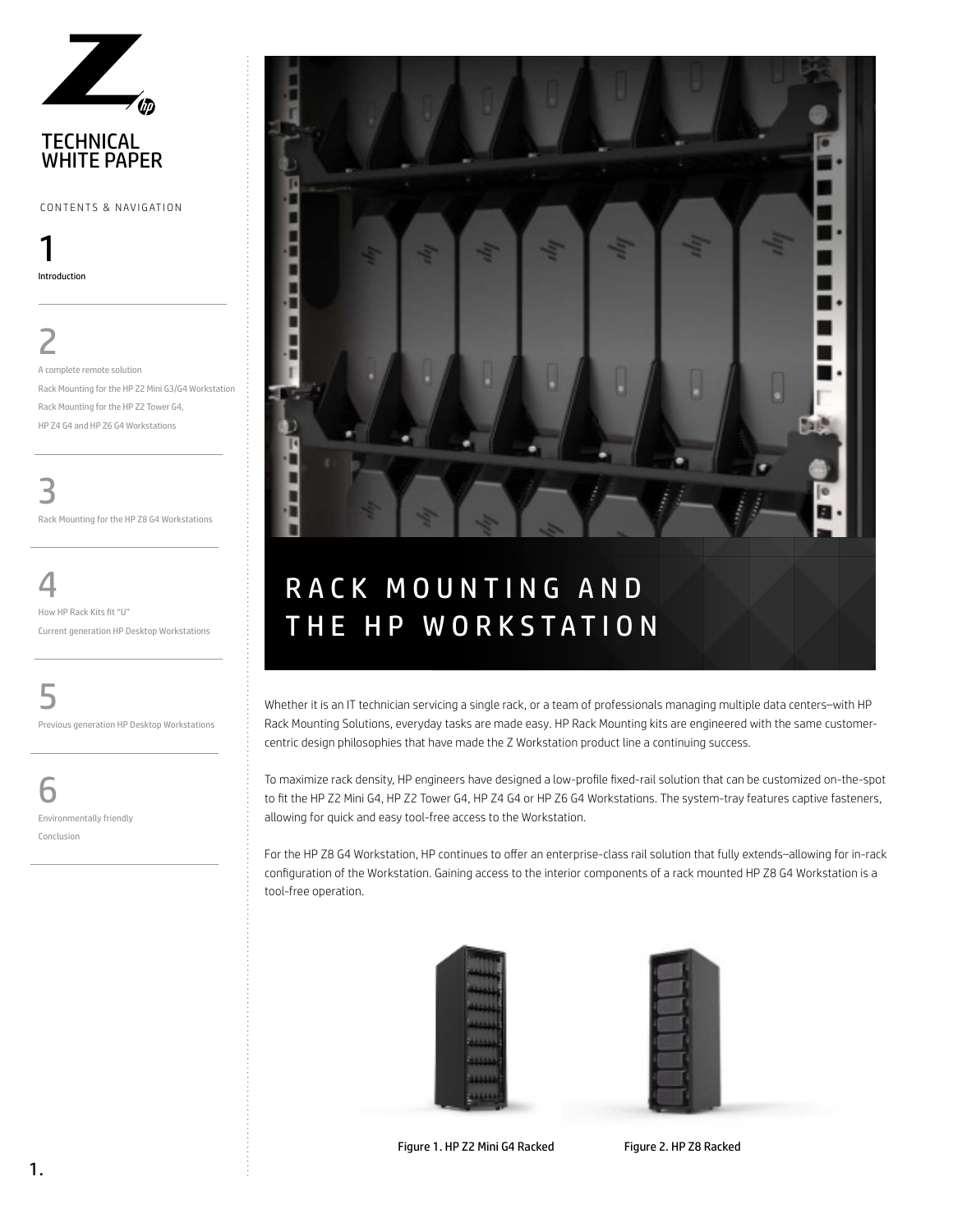

#### CONTENTS & NAVIGATION

1 Introduction

2 A complete remote solution Rack Mounting for the HP Z2 Mini G3/G4 Workstation Rack Mounting for the HP Z2 Tower G4, HP Z4 G4 and HP Z6 G4 Workstations

3 Rack Mounting for the HP Z8 G4 Workstations

4

How HP Rack Kits fit "U" Current generation HP Desktop Workstations

5

Previous generation HP Desktop Workstations

6

Environmentally friendly Conclusion

## A COMPLETE REMOTE SOLUTION

Racked HP Workstations, when combined with HP Remote Graphics Software (RGS)1, HP's industry-leading remote desktop software, and HP Thin Clients provide a complete remote centralized computing solution that is an excellent alternative to virtualization. With a centralized workstation solution from HP you have faster access to centralized storage, increased security, the ability to remotely manage small offices and distributed teams, and the confidence of 24/7 operation<sup>2</sup> that HP Z Workstations are known for.

With the variety of HP Workstations that can be racked -from the entry HP Z2 Mini to the ultra-high end HP Z8- you can choose the performance that matches your unique needs. And with HP RGS, which provides a high performance remote user experience and which is included at no additional cost, a robust centralized solution is easy and inexpensive to implement.

### RACK MOUNTING FOR THE HP Z2 MINI G3/G4 WORKSTATION

The solution for racking the HP Z2 Mini G3 or HP Z2 Mini G4 uses the Z2/Z4/Z6 Depth Adjustable Rail Rack Kit (2HW42AA) along with the HP Z2 Mini Chassis and ePSU rack mount bracket kit (3RW67AA). The mounting bracket kit includes 1 bracket for the HP Z2 Mini chassis and 1 bracket for the HP Z2 Mini external power supply.

The HP Z2/Z4/Z6 Depth Adjustable Fixed Rail Rack Kit includes a set of fixed-rail support brackets that attach directly to the rack and provide a secure mounting platform for the system-tray and workstation. The fixed-rails are adjustable and can accommodate racks that are 24-30 inches deep. The HP Z2 Mini is installed in the vertical position and 7 Minis can fit in the 5U space.



Figure 3. The HP Z2 Mini installed in the HP Z2/Z4/Z6 Depth Adjustable Fixed Rail Rack Kit (2HW42AA) using the HP Mini Chassis and ePSU Rack Mount Brackets (3RW67AA)

### RACK MOUNTING FOR THE HP Z2 TOWER G4. HP Z4 G4 AND HP Z6 G4 WORKSTATIONS

The HP Z2/Z4/Z6 Depth Adjustable Fixed Rail Rack Kit (2HW42AA) includes a set of fixed-rail support brackets that attach directly to the rack and provide a secure mounting platform for the system-tray and workstation. The fixed-rails are adjustable and can accommodate racks that are 24–30 inches deep. The system-tray is engineered to provide tool-free access to the workstation, allowing the workstation to be serviced without removing it from the rack.





Figure 4. The HP Z2/Z4/Z6 Depth Adjustable Fixed Rail Rack Kit (2HW42AA) exploded view

Figure 5. The HP Z4 G4 installed in the HP Z2/Z4/Z6 Depth Adjustable Fixed Rail Rack Kit (2HW42AA)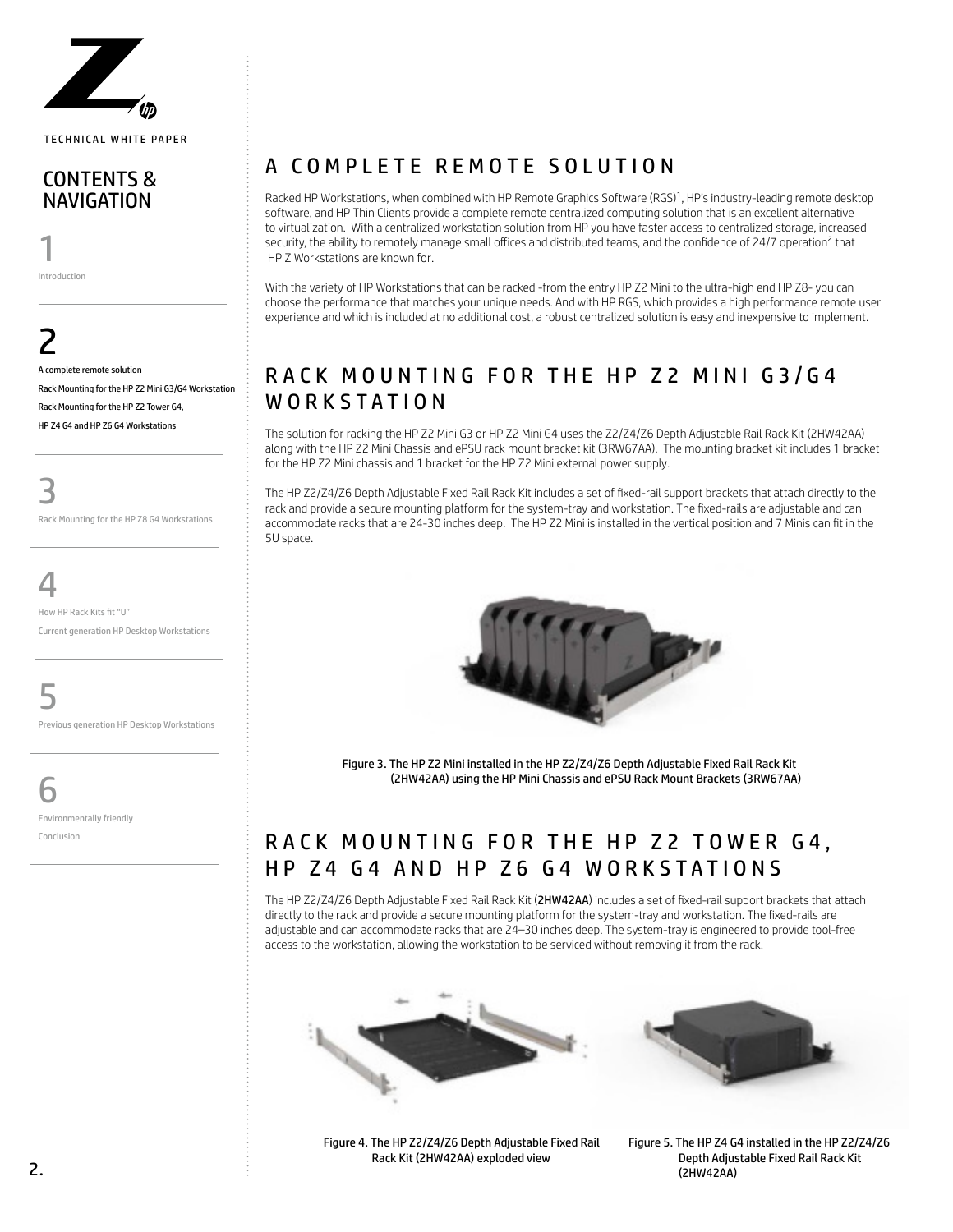

#### CONTENTS & NAVIGATION

1 Introduction

2 A complete remote solution Rack Mounting for the HP Z2 Mini G3/G4 Workstation Rack Mounting for the HP Z2 Tower G4, HP Z4 G4 and HP Z6 G4 Workstations

3 Rack Mounting for the HP Z8 G4 Workstations

4

How HP Rack Kits fit "U" Current generation HP Desktop Workstations

5

Previous generation HP Desktop Workstations

6

Environmentally friendly Conclusion

### RACK MOUNTING FOR THE HP Z8 G4 WORKSTATIONS

The HP Z640/Z840/Z8 G4 Rail Rack Kit (2FZ77AA) features enterprise-class, three-section ball-bearing extension rails. These rails are fully extendable, allowing the unit to slide completely out of the rack for servicing. Whether it is adding memory, swapping hard disk drives or installing an option card, upgrading a rack mounted Workstation is a snap.

The HP Z640/Z840/Z8 G4 Rail Rack Kit rails installs into racks without using tools, making setup convenient and efficient. The inner slide and mounting flanges attach to the computer chassis using a set of screws for added strength and stability. The top mounting holes are concealed underneath the top plastic trim, which must be removed to attach the inner slide and mounting flanges.



Figure 6. A Rack Mounted HP Z8 G4 installed with an HP Z640/ Z840/Z8 G4 Rail Rack Kit (2FZ77AA) showing access to interior Workstation components

Some of our customers need to mount their workstations into racks that are only 24 inches deep (such as those commonly used in the Broadcast industry), instead of the 29-30 inch deep racks that are commonly used in the industry (including HP racks), so adjustability is an important objective. The HP Z640/Z840/Z8 G4 Rail Rack Kit is adjustable to accommodate racks 24–30 inches deep. For convenience, the adjustable rails are shipped configured to fit standard racks.

For customers looking to upgrade an existing rack mounted HP Z840, HP is offering the HP Z8 Rack Rail Upgrade Kit (2FZ76AA). The kit includes a set of inner slide rails, front flanges, and hardware necessary to perform a seamless upgrade to the new, more powerful, HP Z8 G4–all without removing rack kit hardware from the rack. Simply attach the HP Z8 Rack Rail Upgrade Kit to the HP Z8 G4, remove the HP Z840 from the rack, and replace with the configured HP Z8 G4.





Figure 7. The HP Z640/Z840/Z8 G4 Rail Rack Kit (2FZ77AA) components

Figure 8. The HP Z8 Rack Rail Upgrade Kit (2FZ76AA) components

3.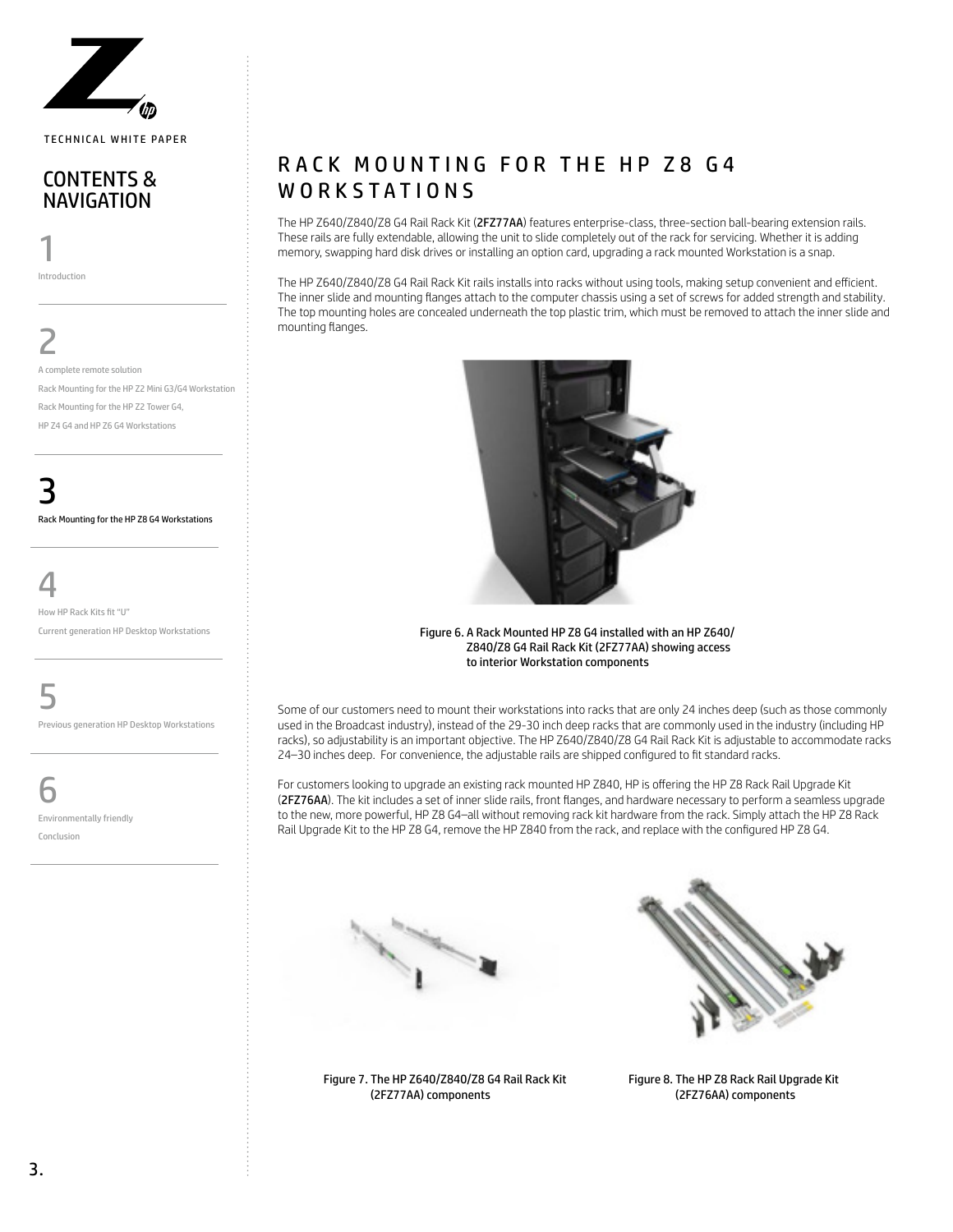

#### CONTENTS & NAVIGATION

1 Introduction

2

A complete remote solution Rack Mounting for the HP Z2 Mini G3/G4 Workstation Rack Mounting for the HP Z2 Tower G4, HP Z4 G4 and HP Z6 G4 Workstations

3

Rack Mounting for the HP Z8 G4 Workstations

4 How HP Rack Kits fit "U"

Current generation HP Desktop Workstations

5

Previous generation HP Desktop Workstations

6

Environmentally friendly

Conclusion

#### HOW HP RACK KITS FIT "U"

Broadcast and IT racks are typically measured in units of "U"–where each "U" is equal to 1.75" (44.45 mm). HP rack kits are designed to optimize the distribution of Workstations in a server rack–providing each unit with sufficient airflow to maintain ideal operating temperatures and adequate clearances to gain access to the Workstation. Refer to the table below to determine which rack kit is compatible with your Workstation, and how much space is required.

### CURRENT GENERATION HP DESKTOP WORKSTATIONS

| <b>HP Product</b><br><b>Number</b> | <b>Description</b>                                              | Rack Type<br>Supported <sup>1,2</sup>   | HP <sub>Z2</sub><br>Mini G4 | HP <sub>Z2</sub><br>Tower G4 | <b>HP Z4 G4</b> | <b>HP Z6 G4</b> | <b>HP Z8 G4</b> |
|------------------------------------|-----------------------------------------------------------------|-----------------------------------------|-----------------------------|------------------------------|-----------------|-----------------|-----------------|
| 2HW42AA                            | HP Z2/Z4/Z6 Depth IT Rack,<br>Adjustable Fixed<br>Rail Rack Kit | Broadcast Rack                          | $5U^*$                      | 4U                           | 4U              | 4U              |                 |
| 3RW67AA                            | HP Z2 Mini Chassis<br>and ePSU Rack<br>Mount Brackets           | IT Rack.<br>Broadcast Rack              | $5U^*$                      |                              |                 |                 |                 |
| 2F777AA                            | HP Z640/Z840/Z8<br>G4 Rail Rack Kit                             | IT Rack.<br>Broadcast Rack <sup>3</sup> |                             |                              |                 |                 | 5U              |
| 2FZ76AA                            | HP Z8 Rack Rail<br>Upgrade Kit                                  | IT Rack.<br>Broadcast Rack <sup>3</sup> |                             |                              |                 |                 | 5U              |

\* Need both Rail Rack Kits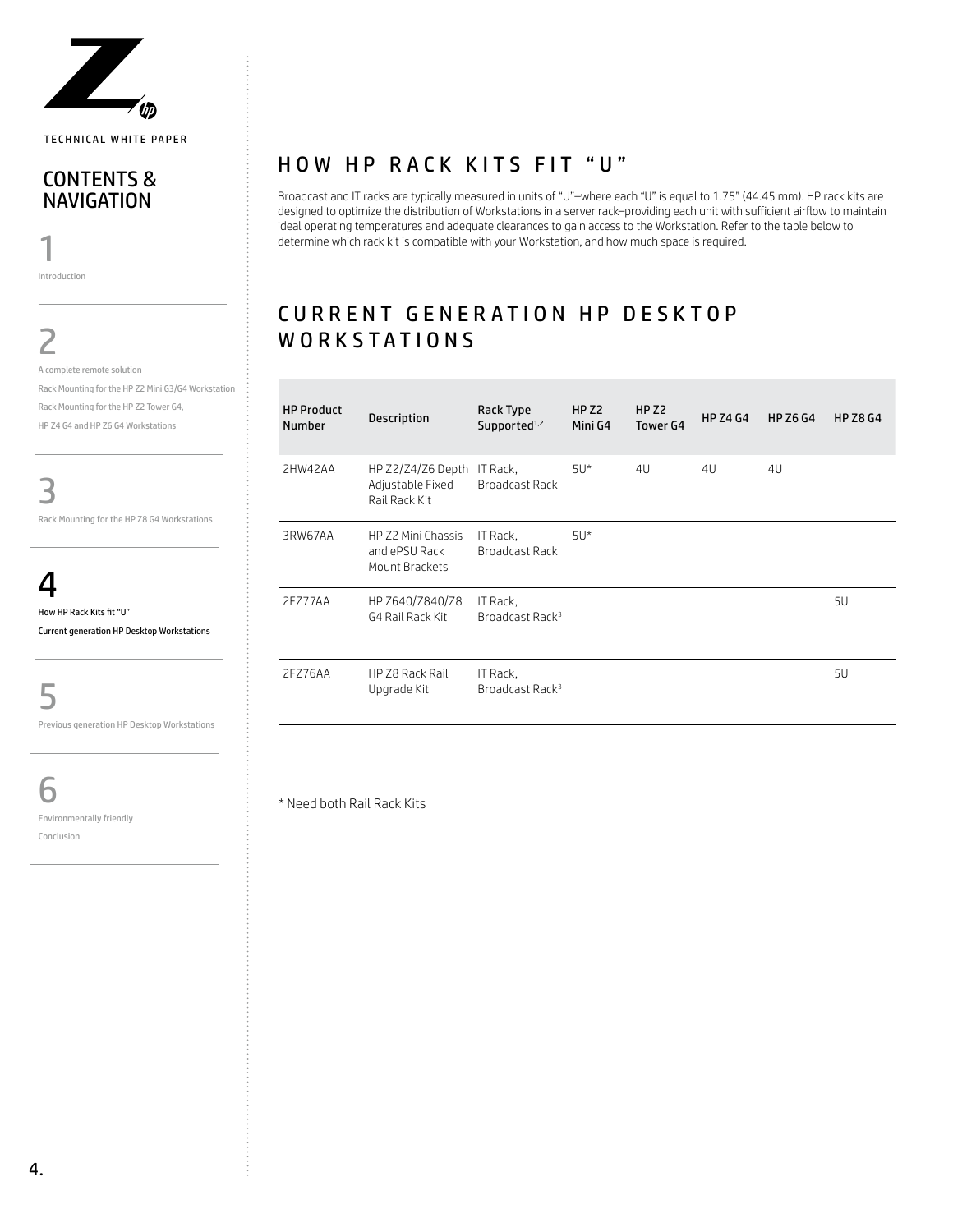

#### CONTENTS & **NAVIGATION**

1 Introduction

2 A complete remote solution Rack Mounting for the HP Z2 Mini G3/G4 Workstation Rack Mounting for the HP Z2 Tower G4, HP Z4 G4 and HP Z6 G4 Workstations

3 Rack Mounting for the HP Z8 G4 Workstations

4

How HP Rack Kits fit "U" Current generation HP Desktop Workstations

5 Previous generation HP Desktop Workstations

6

Environmentally friendly

Conclusion

### P R E V I O U S G E N E R A T I O N H P D E S K T O P WORKSTATIONS

| <b>HP Product</b><br><b>Number</b> | <b>Description</b>                                     | Rack Type<br>Supported <sup>1,2</sup>   | HP <sub>Z2</sub><br>Mini G3 | <b>HP Z240</b><br><b>Tower</b> | <b>HP Z440</b> | <b>HP Z640</b> | <b>HP Z840</b> |
|------------------------------------|--------------------------------------------------------|-----------------------------------------|-----------------------------|--------------------------------|----------------|----------------|----------------|
| 2HW42AA                            | HP Z2/Z4/Z6 Depth<br>Adjustable Fixed<br>Rail Rack Kit | IT Rack.<br>Broadcast Rack              | $5U^*$                      |                                |                |                |                |
| 3RW67AA                            | HP Z2 Mini Chassis<br>and ePSU Rack<br>Mount Brackets  | IT Rack.<br>Broadcast Rack              | $5U^*$                      |                                |                |                |                |
| 2FZ77AA                            | HP Z640/Z840/Z8<br>G4 Rail Rack Kit                    | IT Rack.<br>Broadcast Rack <sup>3</sup> |                             |                                |                | 4U             | 5U             |
| WH340AA                            | HP Z2/Z4 Depth<br>Adjustable Fixed<br>Rail Rack Kit    | IT Rack.<br>Broadcast Rack              |                             | 41                             | 4 <sub>U</sub> |                |                |

\* Requires both kits





Figure 9. Layout and dimensions of a 5U rack space.

Figure 10. Rack mounting hole positioning in 1U rack space.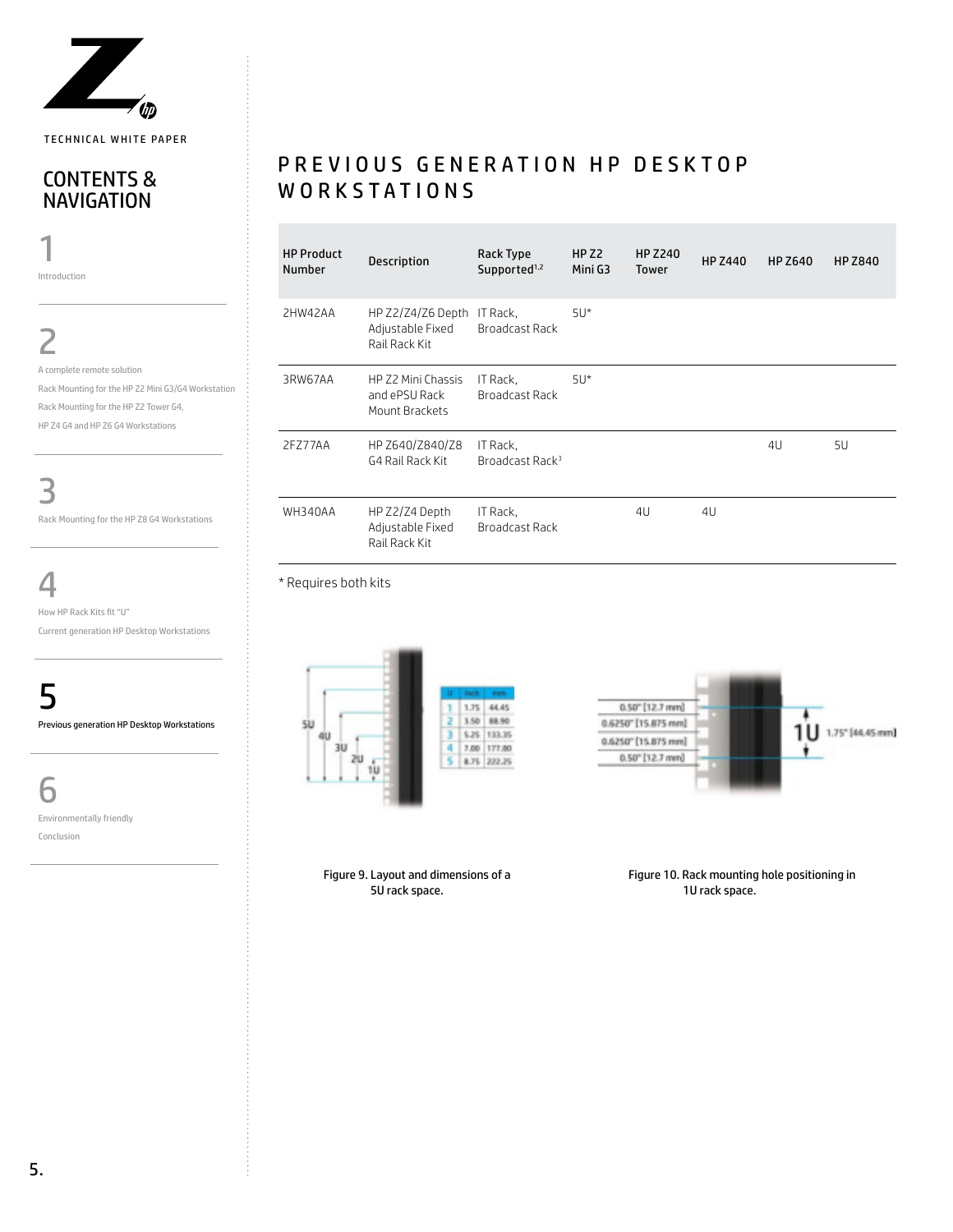

#### CONTENTS & NAVIGATION

1 Introduction

2

A complete remote solution Rack Mounting for the HP Z2 Mini G3/G4 Workstation Rack Mounting for the HP Z2 Tower G4, HP Z4 G4 and HP Z6 G4 Workstations

3

Rack Mounting for the HP Z8 G4 Workstations

4

How HP Rack Kits fit "U" Current generation HP Desktop Workstations

5

Previous generation HP Desktop Workstations

h Environmentally friendly

Conclusion

### ENVIRONMENTALLY FRIENDLY

HP is committed to environmental sustainability. The HP Workstation design team has taken a proactive approach (beyond just industry regulations) to recyclability and selecting materials that reduce the risk to the environment and health.

# CONCLUSION

As a technology leader, HP continues to lead the way in innovative design solutions for Rack Mounting. HP Rack Mounting kits are engineered to improve the end user experience. HP is using its extensive experience in customer-centric designs to develop environmentally friendly, highly accessible, Rack Mounting Solutions for today, and new innovations for tomorrow's more powerful systems.

### FOR MORE INFORMATION

hp.com/go/rgs

HP's industry-leading remote desktop software – a key enabler for using a workstation in a rack.

#### hp.com/go/whitepapers

White papers with more depth on the capabilities and benefits of HP Z Workstations.

#### hp.com/go/workstations

Information about HP Workstations.

<sup>1</sup>IT Racks typically have 30" depth between the front and rear rails, and either round or square untapped holes with clip-on nuts.

<sup>2</sup> Broadcast racks have a depth of 24" between the rails and the mounting holes are typically tapped for #10-32 threads.

<sup>3</sup> Parts for installing the sliding rack mount kit in HP legacy racks are sold separately in adapter kit part number WD587AA and are compatible with the following rack models: E3660B, E3661B, E3662B, E7590A, J1450B or J1487A/B, regarding parts for legacy racks to match current gen note for kit 2FX77AA.

Sign up for updates hp.com/go/getupdated Share with colleagues